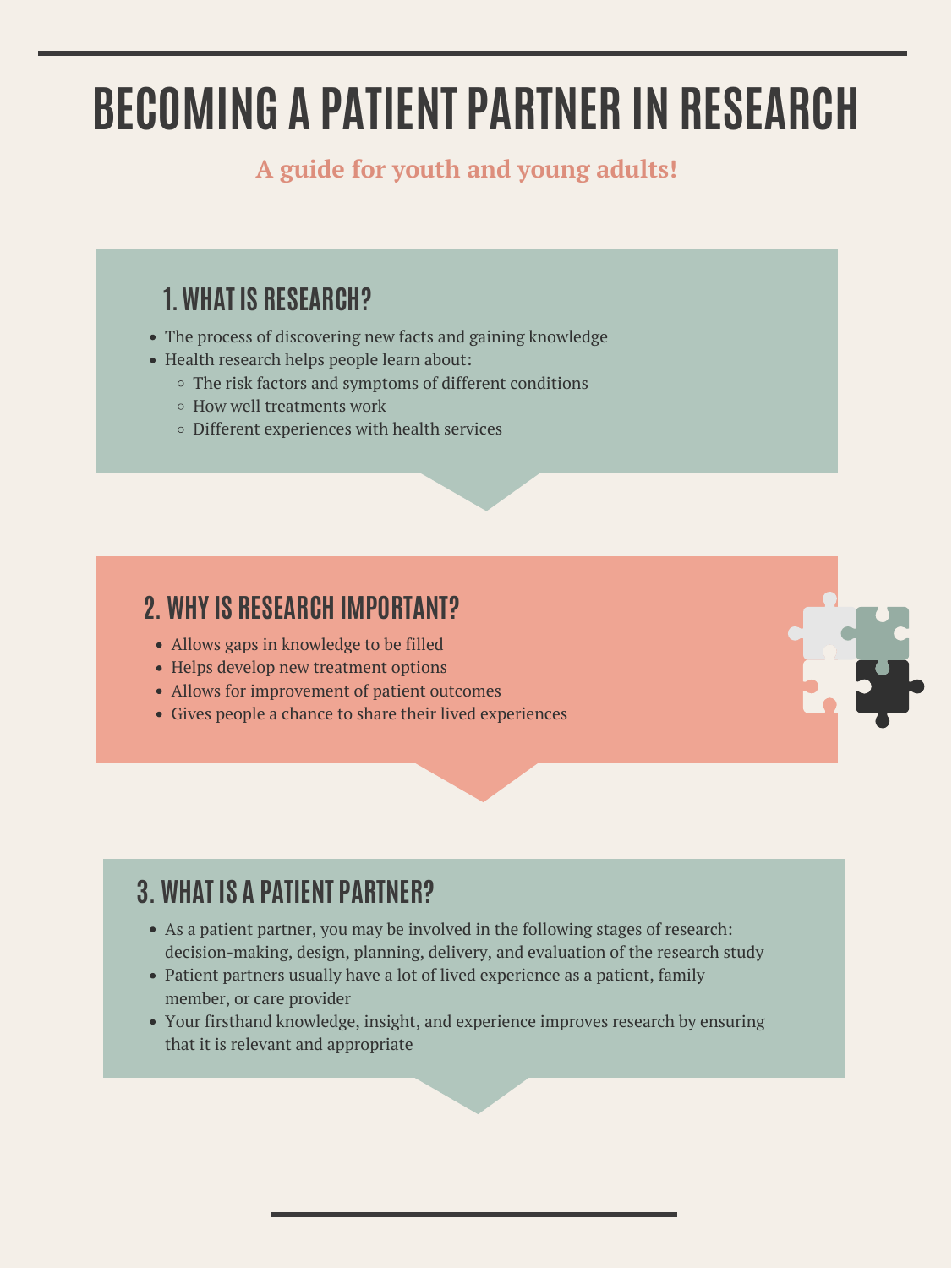#### **4. WHAT ARETHE BENEFITS OF BEING A PATIENT PARTNER?**

- Learn more about the healthcare system and health research
- Use your lived experiences to improve the overall healthcare system
- Learn about careers within healthcare and research
- May receive payment, volunteer hours, or recognition for your involvement



## **5. HOW CAN YOU FIND OPPORTUNITIES TO BECOME A PATIENT PARTNER?**

- Ask your healthcare providers (physician, nurse, etc.) about any opportunities
- Find a Patient Advisory Council (or something similar) at your hospital or clinic
- Subscribe to newsletters from research organizations such as [CanChild](https://www.canchild.ca/)
- Explore youth engagement networks or advocacy groups for relevant opportunities